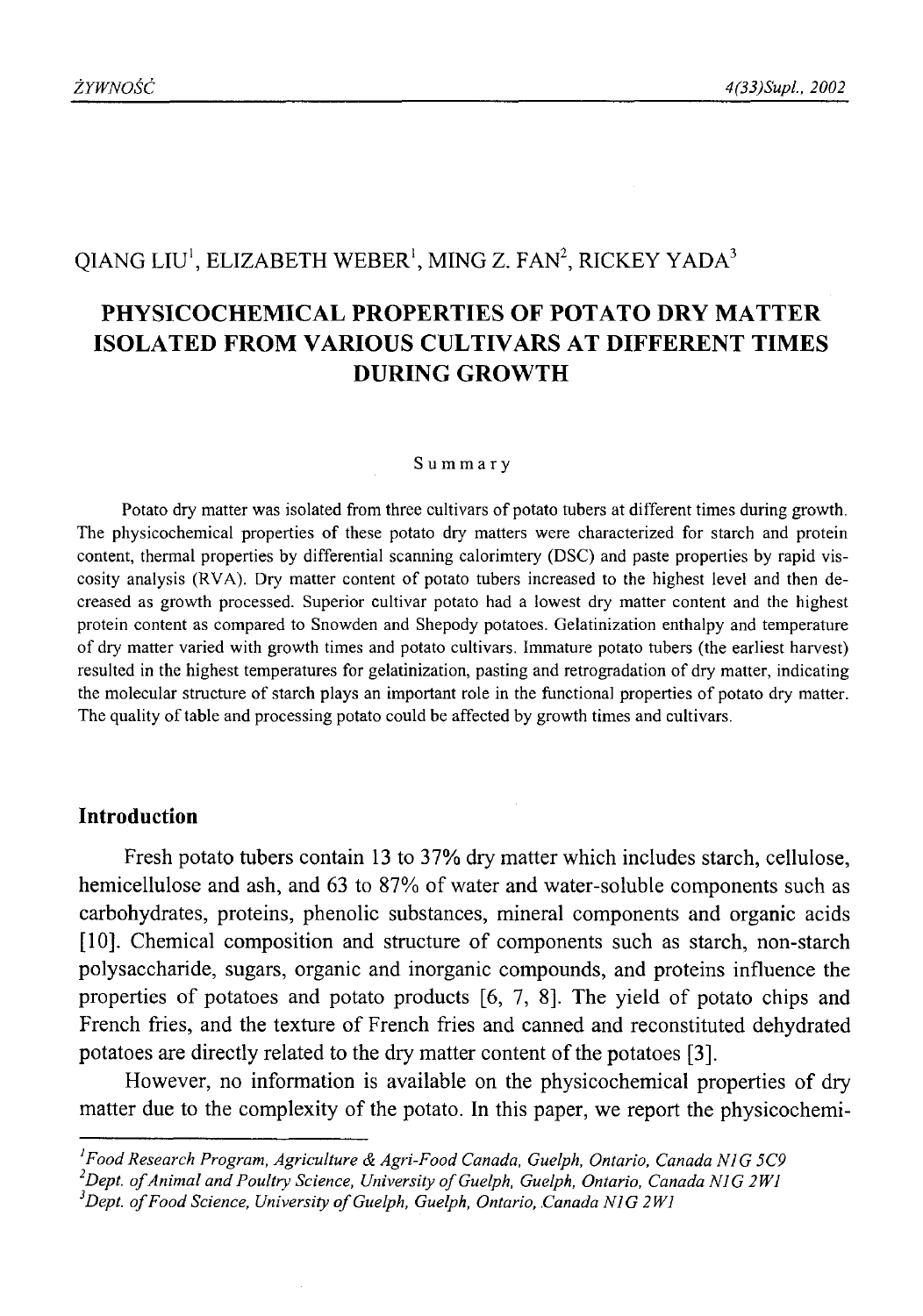cal properties of dry matter isolated from various cultivars at different times during growth. The objective of this study was to provide the physicochemical analysis tools for characterizing the functional properties of potato dry matter and for predicting the quality of potato tubers. The effect of major components of potato dry matter on the functional properties is also discussed.

### **Materials and methods**

#### *Materials*

Three potato varieties (Superior, Shepody and Snowden) grown at the Cambridge Research Station, University of Guelph, Cambridge, Ontario (Canada) were harvested at different growth times in the year 2000 season and were stored at room temperature for one day before isolation of dry matter and starch.

Potato dry matter was isolated according to the method of Liu et al [5].

### *Methods*

#### *Dry matter content*

Dry matter content was determined from the difference in the weight of potato samples before and after freeze-drying in a Freeze Dryer 8 (Labconco®, Kansas City, MO, USA). Moisture content of dry matter was measured by weighing samples (triplicate) before and after drying at 85°C and 710-740 mm Hg vacuum for 7 hr.

### *Starch content*

Starch content of dry matter isolated from various cultivars at different times during growth was determined based on AACC method 76.13 [1] with modification [5]. To 100 mg potato dry matter, 100  $\mu$ L (300U)  $\alpha$ -amylase (Sigma A-6380, St. Louis, MO) solution, and 2.9 mL 45 mM MOPS buffer (pH 7.0) were added. The sample was heated in a boiling water bath for 6 min with constant stirring, was then cooled to below 50°C. 100 pL (20U) amyloglucosidase (Sigma A-7255, St. Louis, MO) and 3.9 mL 200 mM sodium acetate buffer (pH 4.5) were added to the sample. The sample was mixed well and incubated at 50°C for 30 min with constant stirring. The glucose content of supernatants was measured by YSI 2700 Select Biochemistry Analyzer (Yellow Springs, Ohio, USA). Pure starch from different potatoes was employed as a standard in every batch experiment to verify enzyme activity. Starch content of potato dry matter was expressed as a ratio of glucose content in the dry matter to glucose content in pure starch following starch hydrolysis. Blank samples (without enzymes) were also measured using the same protocol. Finally, starch content in potato tubers was ex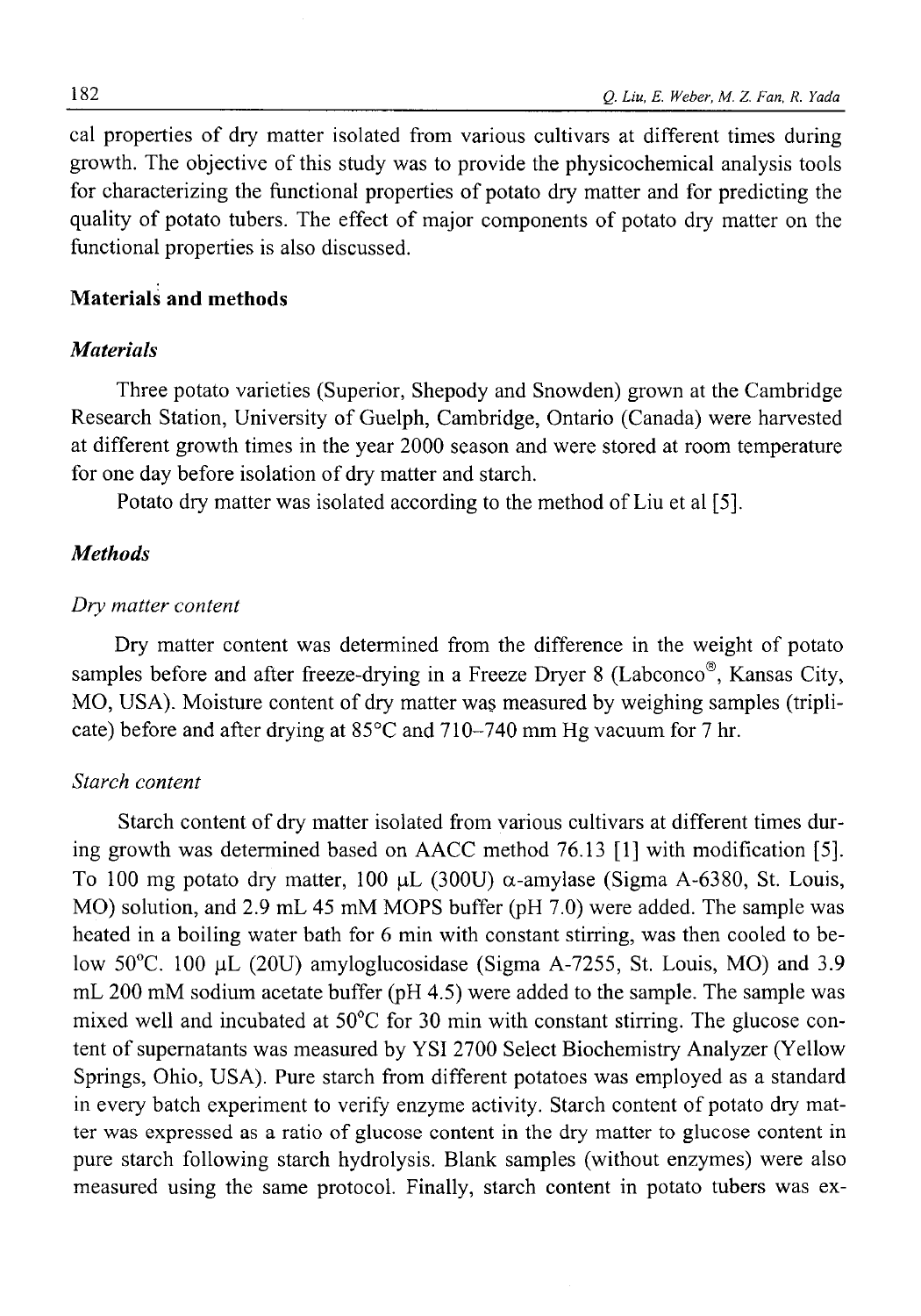pressed by multiplying dry matter content by starch content in dry matter. The reported values are the means of triplicate measurements.

### *Protein content*

Protein content of dry matter was determined by using a ThermoQuest CE Instruments NA 2100 Protein Analyzer (ThermoQuest Italia S.P.A., MI) according to AACC method 46-30 (AACC). The nitrogen content was determined using software (Eager 200 for Windows™, Version 1.02, ThermoQuest Italia S.P.A., MI). Atropine, DL-methionine, acetanilide and nicotinamide were used as standards. Protein content was calculated by multiplying nitrogen content by the factor 6.25. The reported values are means of triplicate measurements.

## *Differential Scanning Calorimetry (DSC)*

Thermal analyses were performed using a differential scanning calorimeter (2920 modulated DSC; TA Instruments, New Castle, DE, USA) for dry matter gelatinization and retrogradation. Samples of dry matter were weighed into high-volume pans (Part number: 900825-902; TA Instruments, New Castle, DE, USA). Distilled water was added to make suspensions with 70% moisture content. Pans were sealed and equilibrated for 2-4 h at room temperature before heating in the DSC. The measurements were carried out at a heating rate of 10°C/min from 5 to 180°C. Sample weights were about 20 mg. The instrument was calibrated using indium and an empty pan as reference. The enthalpy  $(\Delta H)$  of phase transitions was measured from the endotherm of DSC thermograms using software (Universal Analysis, Version 2.6D, TA Instruments) based on the mass of dry solid. Peak temperature (Tp) of endotherms was also measured from DSC thermograms.

After heating to  $180^{\circ}$ C, samples were air-cooled to 5 $^{\circ}$ C. Once the temperature reached 5°C, the sample was immediately removed from the DSC and stored in a refrigerator (5°C). After 14 days, the sample pan was removed from the refrigerator and placed into the sample holder of the DSC. Stored samples were heated from 5°C to 180 $^{\circ}$ C at 10 $^{\circ}$ C/min. The enthalpy ( $\Delta$ H) and peak temperature (Tp) of the endotherm was measured from DSC thermograms based on dry solid mass. The reported values are means of duplicate measurements.

# *Rapid Viscosity Analysis (RVA)*

A Rapid Visco™ Analyser RVA-4 (Newport Scientific Pty. Ltd, Warriewood, NSW, Australia) was employed to measure the pasting properties of potato dry matters (8% dsb, 28 g total weight). Experiment was performed using STD 2 profile (AACC method 76-21), in which the sample was equilibrated at  $50^{\circ}$ C for 1 min, heated at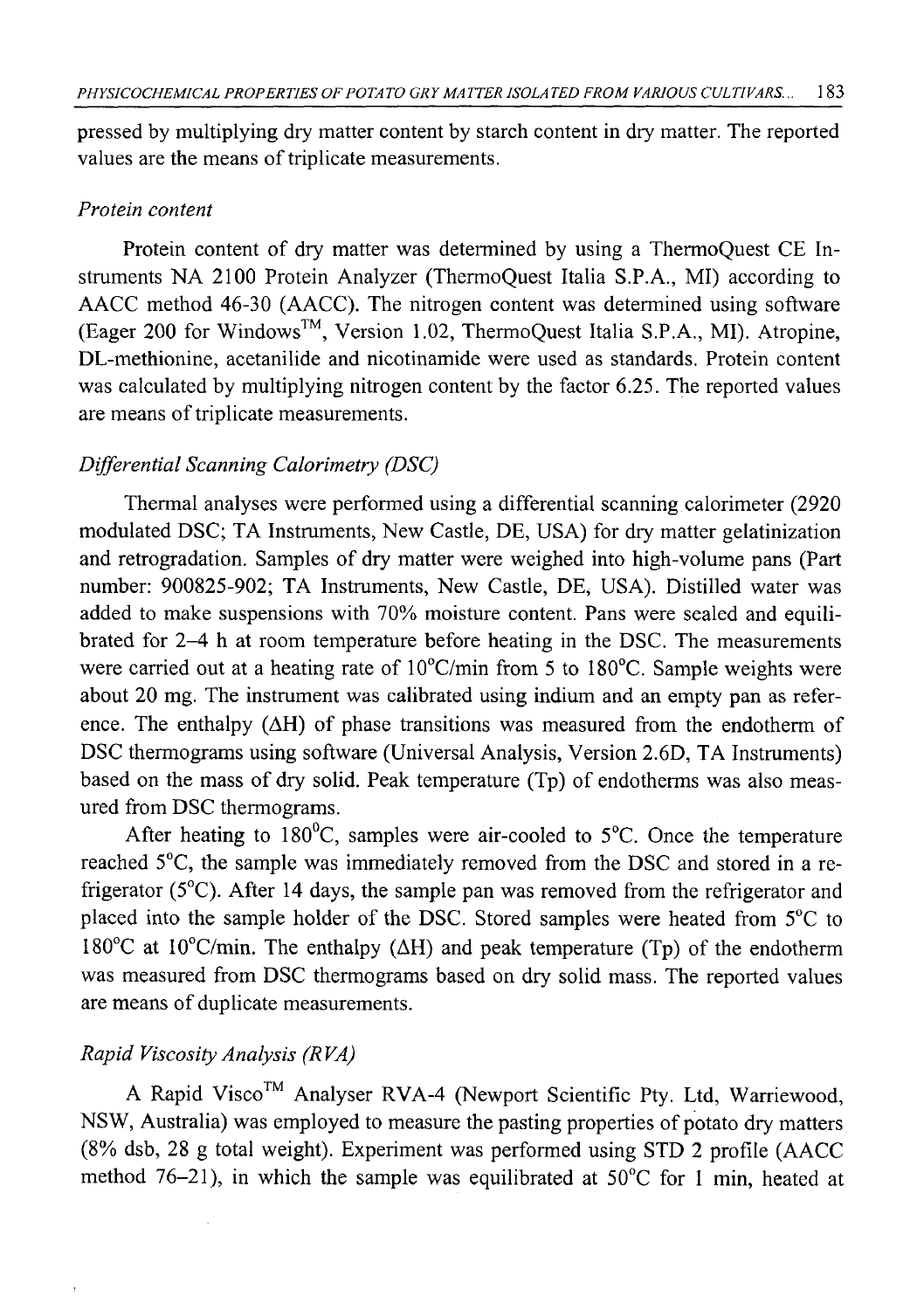6°C/min to 95°C, held at 95°C for 5 min, cooled at 6°C/min to 50°C, and held at 50°C for 2 min. The speed was 960 rpm for the first 10 s, then 160 rpm for the remainder of the experiment. Peak viscosity, final viscosity and pasting temperature of starches were compared from pasting curve.

### **Results and discussions**

# *Dry matter, starch and protein contents of potato dry matter isolated from various cultivars at different times during growth*

Due to the differences among cultivars in tuber growth rates and the harvest dates were different for the selected cultivars. Superior was planted earlier than Shepody and Snowden seed potatoes. Dry matter, starch, protein and moisture contents were measured for samples isolated from various cultivars at different times during growth. The results are presented in Table 1. Dry matter content was 16.6, 21.0 and 18.6% (w/w) in the fresh potato tubers for Superior, Shepody and Snowden cultivars, respectively, at the earliest harvest time. As growth time increased, dry matter content in the tubers increased to its highest level between 64 and 71 days, then decreased. The highest dry matter content for Superior potato was 19.2% at 64 days, 24.2%) for Shepody potato at 71 days, and 24.0% for Snowden potato at 71 days. Superior tubers had a lower dry matter content than Shepody and Snowden tubers at all harvest days. These results were consistent with previous studies [2, 9] on dry matter content as a function of tuber growth time. Potato tubers high in dry matter may be suitable for the manufacture of dehydrated food products and they may also be suitable for storage [3].

Starch content of dry matter varied with potato cultivar and growth time and ranged from 66 to 80%. Starch content was 66.0, 67.2 and 71.1% at the earliest time and was 79.7, 74.3 and 75.6% in the dry matter of potato harvested at the longest growth time for Superior, Shepody and Snowden cultivars, respectively. The highest starch content in potato dry matter was 80.4% for Superior potato at 84 days, 78.1% for Shepody potato at 91 days and 78.4% for Snowden at 91 days. Based on this study, potatoes with higher dry matter and starch content could be obtained by selecting specific potato cultivars and harvesting at specific times.

The protein content in the dry matter ranged from 9.9 to 15.2%. It was 11.6, 13.9 and 15.2%) harvested at the shortest growth time and was 11.3, 11.8 and 13.8% in the dry matter of potato harvested at the longest growth time for Shepody, Snowden and Superior cultivars, respectively. The change of protein content in the dry matter was small when the growth time increased. However, protein content was dependent on the potato cultivar with Superior having higher protein content ^than either Shepody or Snowden.  $\blacksquare$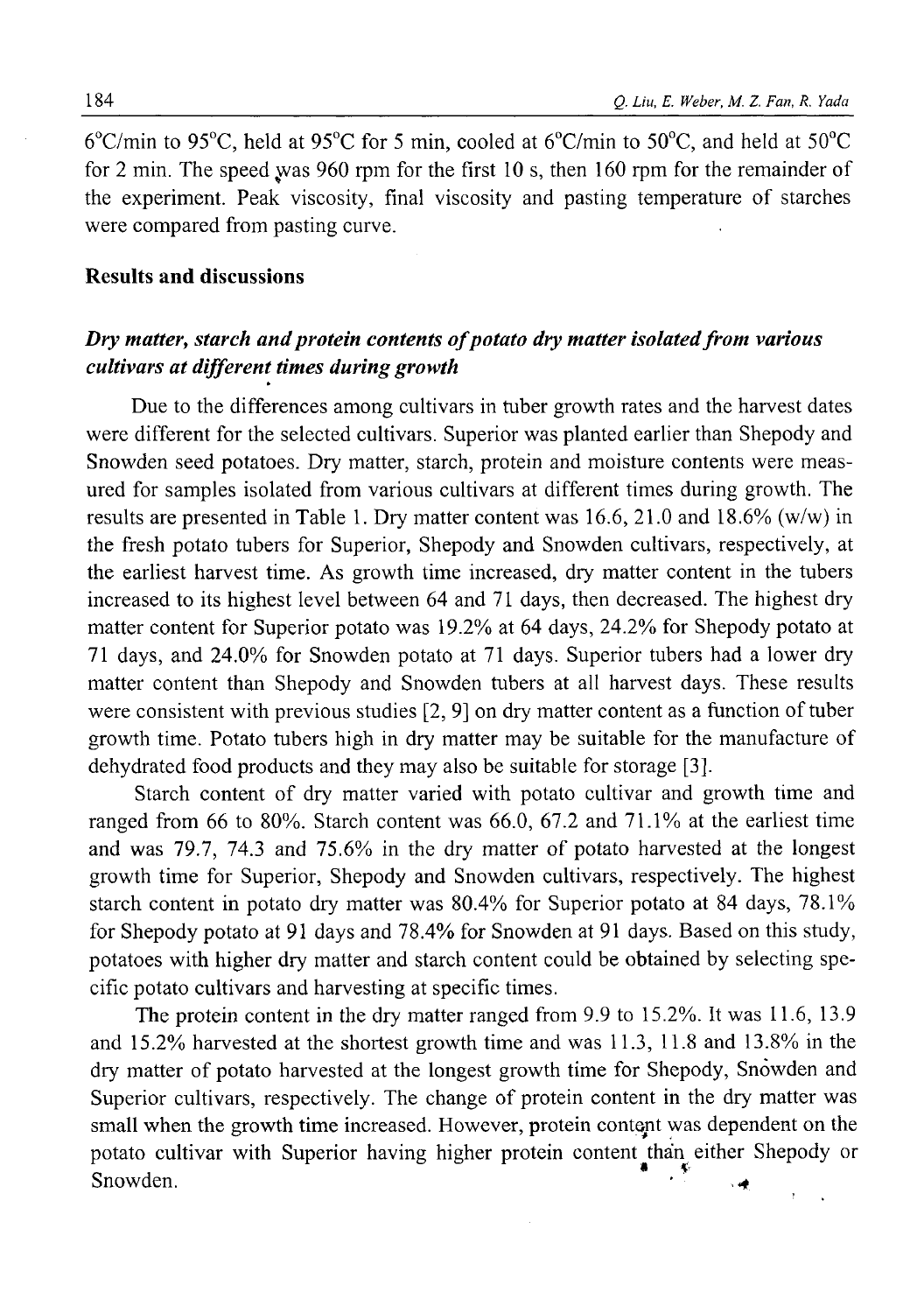Table 1

| Cultivar | Growth time<br>$\text{(day)}$ | Dry matter<br>content of<br>tuber $(\%$ ,<br>$w/w)^*$ | Moisture con-<br>tent of dry<br>matter $\frac{6}{6}$ ,<br>$w/w)^*$ | Starch content<br>of dry matter<br>$(\% , w/w)^*$ | Protein content<br>of dry matter<br>$(\% , w/w)^*$ |
|----------|-------------------------------|-------------------------------------------------------|--------------------------------------------------------------------|---------------------------------------------------|----------------------------------------------------|
|          | 55                            | $21.0 \pm 0.6$                                        | $6.0 \pm 0.1$                                                      | $67.2 \pm 1.4$                                    | $11.6 \pm 0.0$                                     |
| Shepody  | 71                            | $24.2 \pm 0.9$                                        | $6.4 \pm 0.1$                                                      | $77.6 \pm 1.3$                                    | $11.2 \pm 0.1$                                     |
|          | 91                            | $20.1 \pm 0.9$                                        | $5.1 \pm 0.1$                                                      | $78.1 \pm 1.4$                                    | $11.8 \pm 0.1$                                     |
|          | 112                           | $18.8 \pm 1.0$                                        | $6.3 \pm 0.0$                                                      | $74.8 \pm 1.7$                                    | $13.9 \pm 0.1$                                     |
|          | 124                           | $19.8 \pm 0.4$                                        | $4.0 \pm 0.0$                                                      | $74.3 \pm 5.2$                                    | $11.3 \pm 0.2$                                     |
| Snowden  | 55                            | $18.6 \pm 1.6$                                        | $6.7 \pm 0.2$                                                      | $71.1 \pm 1.2$                                    | $13.9 \pm 0.2$                                     |
|          | 71                            | $24.0 \pm 1.3$                                        | $6.1 \pm 0.3$                                                      | $77.2 \pm 3.0$                                    | $9.9 \pm 0.2$                                      |
|          | 91                            | $20.9 \pm 0.6$                                        | $5.1 \pm 0.1$                                                      | $78.4 \pm 2.4$                                    | $10.0 \pm 0.1$                                     |
|          | 112                           | $17.8 \pm 1.5$                                        | $7.5 \pm 0.2$                                                      | $75.8 \pm 2.8$                                    | $12.8 \pm 0.2$                                     |
|          | 124                           | $19.8 \pm 1.0$                                        | $3.9 \pm 0.0$                                                      | $75.6 \pm 1.4$                                    | $11.8 \pm 0.3$                                     |
| Superior | 48                            | $16.6 \pm 0.2$                                        | $6.1 \pm 0.0$                                                      | $66.0 \pm 1.2$                                    | $15.2 \pm 0.1$                                     |
|          | 56                            | $16.2 \pm 0.4$                                        | $6.0 \pm 0.1$                                                      | $72.7 \pm 0.7$                                    | $13.1 \pm 0.0$                                     |
|          | 64                            | $19.2 \pm 1.0$                                        | $5.8 \pm 0.0$                                                      | $77.5 \pm 1.0$                                    | $13.8 \pm 0.3$                                     |
|          | 84                            | $17.3 \pm 1.0$                                        | $5.8 \pm 0.0$                                                      | $80.4 \pm 0.4$                                    | $13.1 \pm 0.2$                                     |
|          | 117                           | $16.9 \pm 1.1$                                        | $3.8 \forall 0.1$                                                  | $79.7 \pm 0.9$                                    | $13.8 \forall 0.2$                                 |

Dry matter, starch and protein content of tubers at different growth times.

\* Value denotes mean ± standard deviation

## *Thermal properties of dry matter from potato with different growth times and cultivars*

When potato dry matters were heated in the presence of excess water (70%), a single symmetrical endothermic transition was observed between 70.9 and 79.1°C as shown in Figure 1. A similar behavior was observed for the dry matters' corresponding starch [5]. In that study, an endothermic transition was observed between 70.0 and 74.8°C. Table 2 lists the gelatinization and retrogradation properties of potato dry matters. The thermal properties of potato dry matter were influenced by growth times and cultivar of tubers. At the earliest harvest time, the gelatinization temperature (both Tp and To) of potato dry matter was the highest for all three potato cultivars. Similar results were found for their pure starch [5]. As the harvest time increased, gelatinization temperature of dry matter decreased and then remained at the same range. Due to the other components in the sample, gelatinization temperature of dry matter was about 4°C higher than corresponding starch.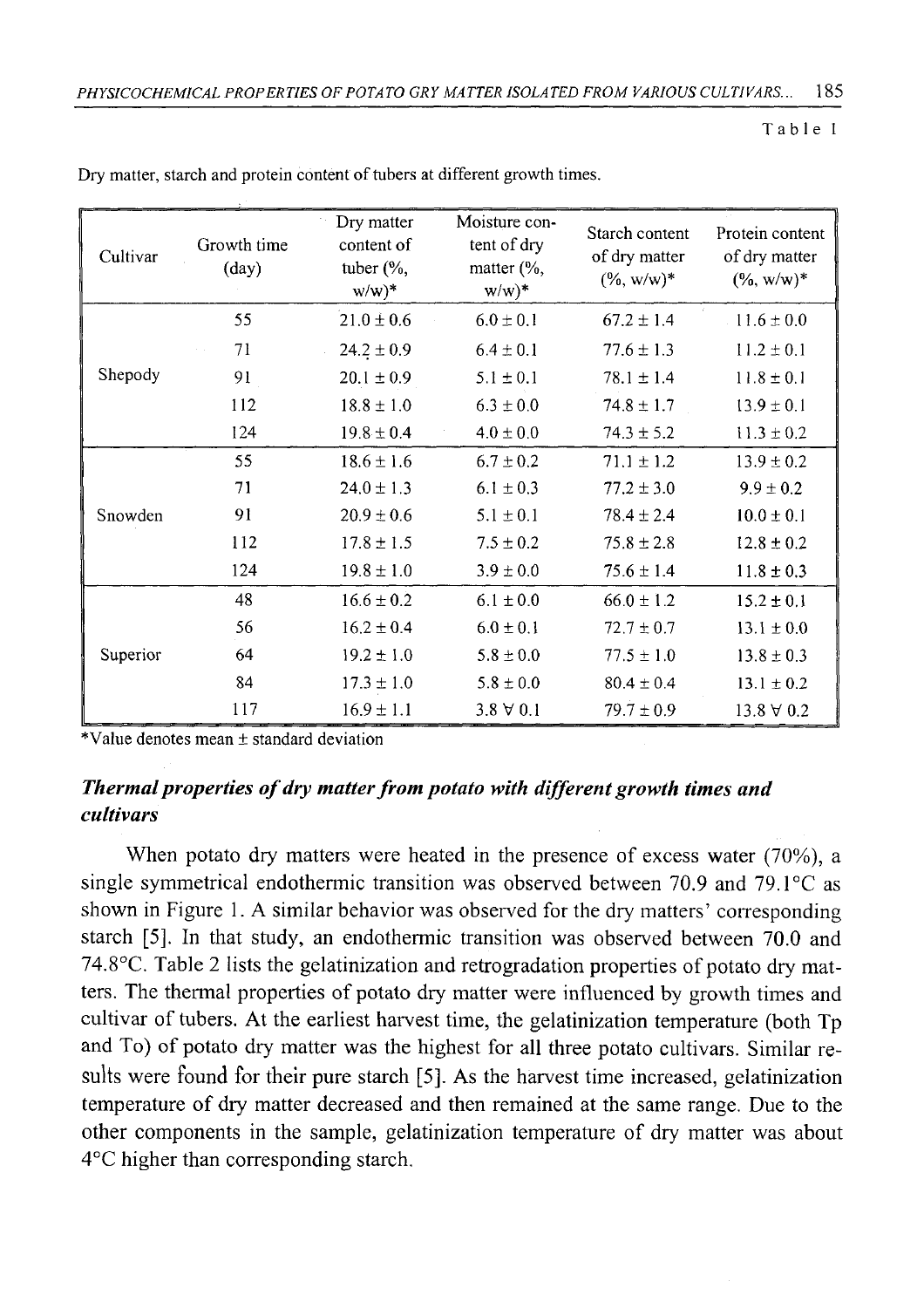

Fig. 1. DSC thermograms of potato dry matter with 70% moisture content during heating (gelatinization). Labeling refers to growth time of Superior potato tuber.

Table 2

|          | Growth         | Gelatinization   |                |                  | Retrogradation   |                    |                  |
|----------|----------------|------------------|----------------|------------------|------------------|--------------------|------------------|
| Cultivar | time<br>(days) | $\Delta H$ (J/g) | $T_{o}$ (°C)   | $T_p(^{\circ}C)$ | $\Delta H$ (J/g) | $T_o(^{\circ}C)^*$ | $T_p(^{\circ}C)$ |
| Shepody  | 55             | $10.0 \pm 0.8$   | $71.8 \pm 0.1$ | $79.1 \pm 0.1$   | $4.0 \pm 0.1$    |                    | $71.3 \pm 0.1$   |
|          | 71             | $13.5 \pm 0.4$   | $65.4 \pm 0.3$ | $73.9 \pm 1.0$   | $3.4 \pm 0.0$    |                    | $68.2 \pm 0.1$   |
|          | 91             | $13.7 \pm 0.0$   | $66.7 \pm 0.1$ | $74.2 \pm 0.5$   | $3.6 \pm 0.0$    |                    | $68.6 \pm 0.1$   |
|          | 112            | $14.2 \pm 0.3$   | $66.8 \pm 0.2$ | $73.9 \pm 0.3$   | $3.7 \pm 0.4$    |                    | $68.4 \pm 0.8$   |
|          | 124            | $14.3 \pm 0.3$   | $66.6 \pm 0.1$ | $73.7 \pm 0.0$   | $4.5 \pm 1.2$    |                    | $68.9 \pm 1.1$   |
| Snowden  | 55             | $12.6 \pm 0.1$   | $70.0 \pm 0.2$ | $77.1 \pm 0.0$   | $3.5 \pm 0.3$    |                    | $70.6 \pm 0.8$   |
|          | 71             | $12.3 \pm 0.0$   | $63.7 \pm 0.0$ | $70.9 \pm 0.1$   | $4.3 \pm 0.0$    |                    | $67.1 \pm 0.0$   |
|          | 91             | $12.0 \pm 0.2$   | $65.0 \pm 0.1$ | $72.3 \pm 0.0$   | $3.7 \pm 0.2$    |                    | $68.7 \pm 0.2$   |
|          | 112            | $11.0 \pm 0.1$   | $64.9 \pm 0.1$ | $73.0 \pm 0.1$   | $3.6 \pm 0.7$    |                    | $69.3 \pm 0.3$   |
|          | 124            | $12.9 \pm 0.0$   | $64.8 \pm 0.5$ | $72.5 \pm 0.5$   | $3.6 \pm 0.2$    |                    | $68.8 \pm 0.9$   |
| Superior | 48             | $9.1 \pm 0.2$    | $71.3 \pm 0.3$ | $78.7 \pm 0.2$   | $4.5 \pm 0.2$    |                    | $70.9 \pm 0.3$   |
|          | 56             | $12.4 \pm 0.3$   | $66.8 \pm 0.1$ | $75.2 \pm 0.3$   | $2.8 \pm 1.2$    |                    | $71.0 \pm 1.8$   |
|          | 64             | $13.0 \pm 0.1$   | $66.2 \pm 0.1$ | $73.6 \pm 0.2$   | $4.1 \pm 0.1$    | -                  | $68.8 \pm 1.1$   |
|          | 84             | $13.2 \pm 0.1$   | $64.9 \pm 0.2$ | $72.2 \pm 0.1$   | $3.9 \pm 0.4$    | ۰.                 | $68.7 \pm 0.4$   |
|          | 117            | $11.3 \pm 1.0$   | $66.4 \pm 0.4$ | $72.6 \pm 0.0$   | $4.7 \pm 0.0$    |                    | $69.2 \pm 0.2$   |

Thermal properties of potato dry matter as determined by DSC.

not enough slope for software to calculate onset temperature  $(T_0)$  for retrograded samples

The gelatinization enthalpy of dry matter was the lowest at the earliest time, i.e. 10, 12.6 and 9.1 J/g for Shepody, Snowden and Superior dry matter, respectively. The enthalpy increased slightly when tuber growth time increased for Shepody and Superior potato. In our previous study [5], the gelatinization enthalpy ranged from 15.6 to 18.1 J/g for starch isolated from various cultivars at different times during growth. The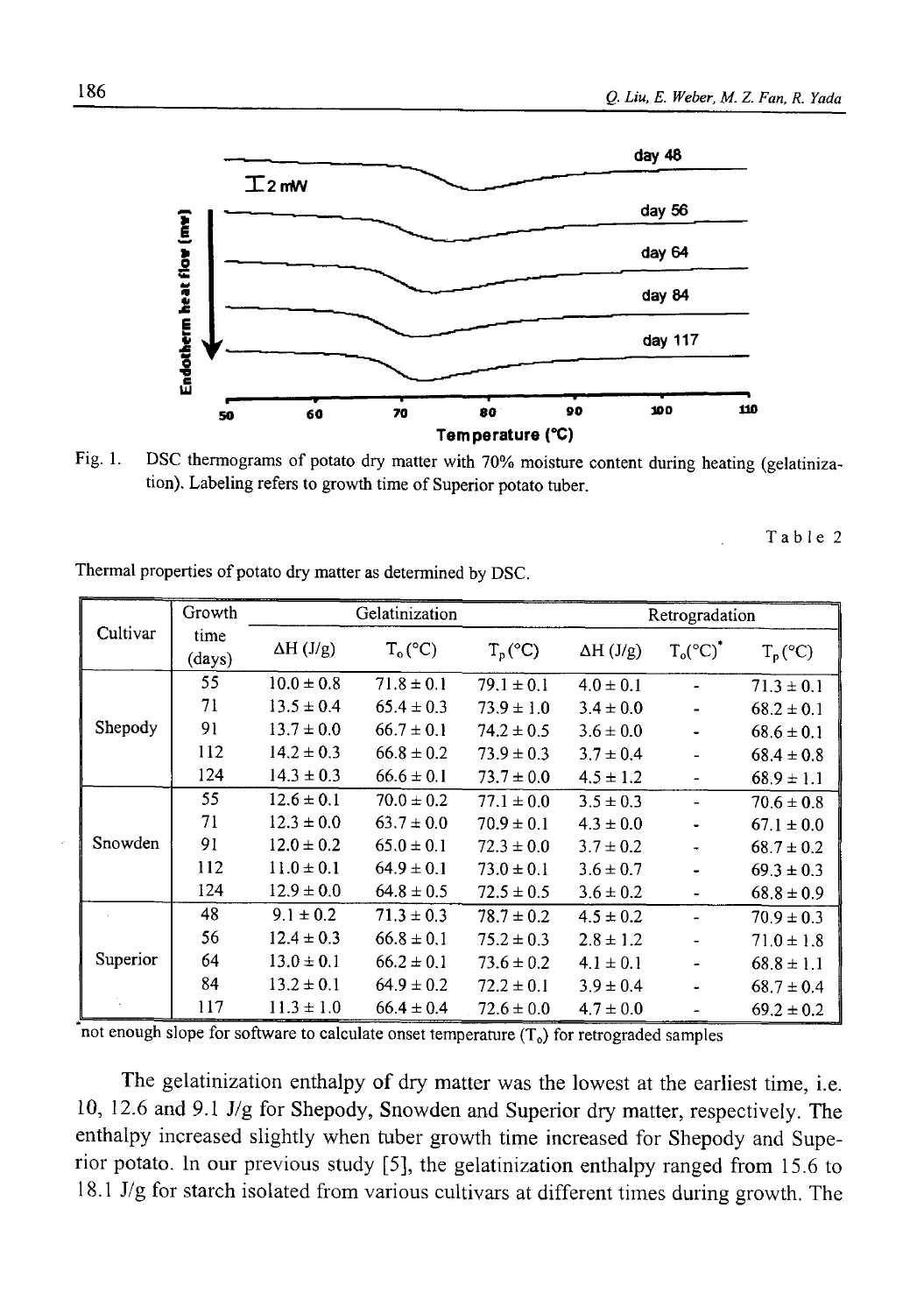lower gelatinization enthalpy and higher gelatinization temperature of potato dry matter might be due to the following: lower starch content in the sample compared to pure starch, and/or the interference in starch gelatinization by the non-starch components.



Fig. 2. DSC thermograms of cooked potato dry matter with 70% moisture content after 2-week storage at 5°C. Labeling refers to growth time of Superior potato tuber.

When gelatinized dry matter was heated after it was stored at 5<sup>o</sup>C for two weeks, an endothermic transition was observed between 68.2 and 71.3°C as shown in Figure 2, indicating starch retrogradation had taken place during storage. Retrogradation endothermic peak temperature was higher for dry matter with the shortest growth time, i.e. 71.3, 70.6 and 70.9°C for Shepody, Snowden and Superior dry matter, respectively. Under the same storage temperature and times, the retrogradation endothermic peak temperature was 69.2, 68.2 and 66.2°C for Shepody, Snowden and Superior starch, respectively, at the earliest harvest. However, the retrogradation enthalpy of gelatinized dry matter was much lower as compared to the corresponding starch. The retrogradation enthalpy was between 2.8 and 4.7 J/g for potato dry matter isolated from various cultivars at different times during growth. It was between 8.4 and 10.2 J/g for starch from potato with different growth times and cultivars. The nonstarch components might have inhibited starch retrogradation in the dry matter, resulting in the lower retrogradation enthalpy and higher endothermic peak temperature of gelatinized dry matter compared to the corresponding starch.

# *Pasting properties of potato dry matter*

Table 3 shows the pasting properties of potato dry matter isolated from various cultivars at different times during growth. The pasting curves of Superior potato dry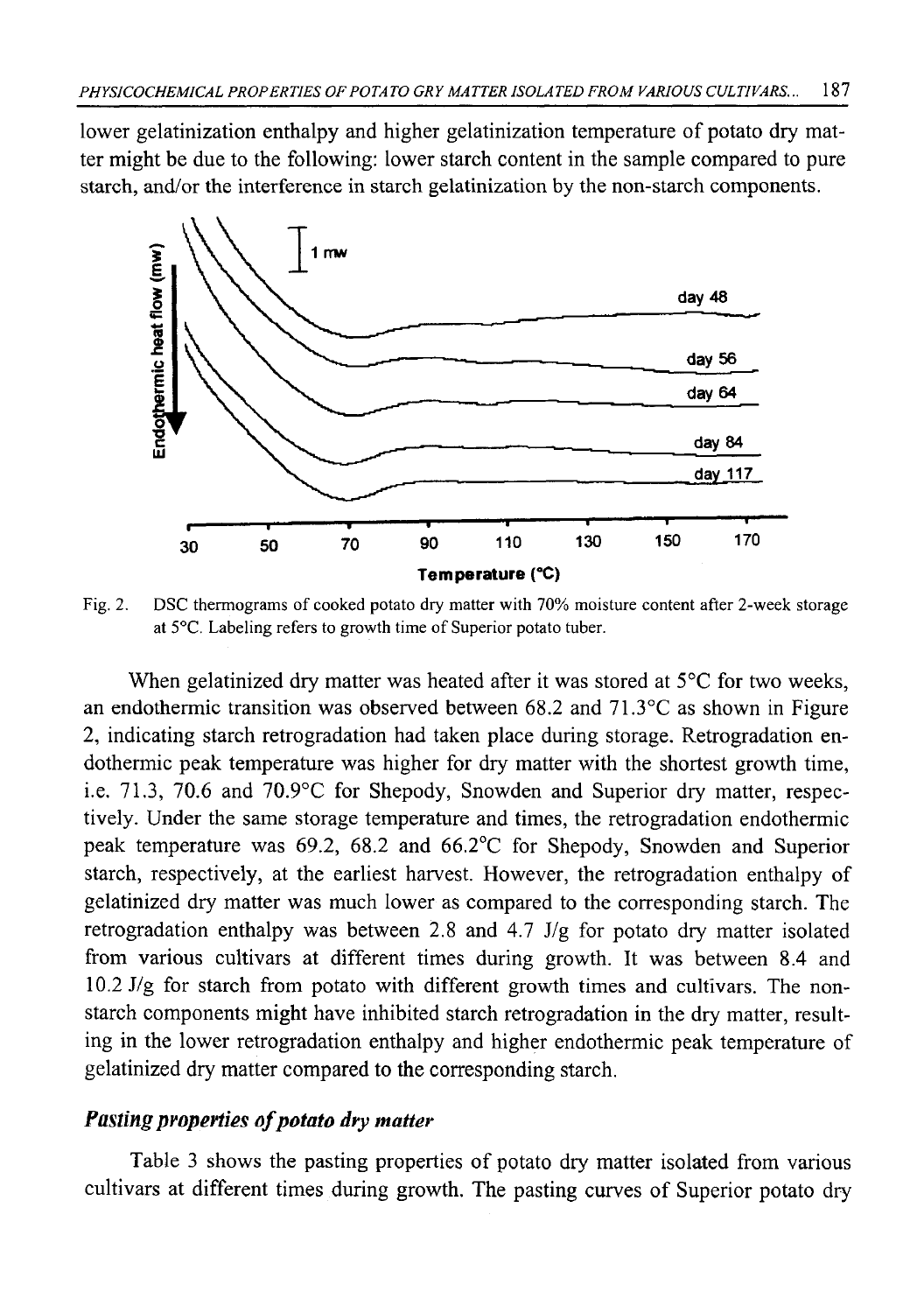matter during potato growth are presented in Figure 3. The peak viscosity increased slightly, peaked and then decreased slightly as growth time increased. The final viscosity increased slightly as growth time increased for most dry matters. The pasting temperature of dry matter decreased as growth time increased for Superior potato.

Table 3

| Cultivar | Growth time | Peak Viscosity | Final Viscosity<br>$\epsilon$ | Pasting Temperature |
|----------|-------------|----------------|-------------------------------|---------------------|
|          | (days)      | (cP)           | (cP)                          | (°C)                |
| Shepody  | 55          | N/a            |                               |                     |
|          | -71         | 1224           | 838                           | 72.0                |
|          | 91          | 1242           | 983                           | $70.3$ .            |
|          | 112         | 1104           | 917                           | 70.3                |
|          | 124         | 1184           | 971                           | 69.1                |
| Snowden  | 55          | N/a            |                               |                     |
|          | 71          | 1364           | 1019                          | 66.7                |
|          | 91          | 1499           | 1076                          | 66.3                |
|          | 112         | 1346           | 1148                          | 67.6                |
|          | 124         | 1187           | 1156                          | 66.8                |
| Superior | 48          | 541            | 605                           | 92.6                |
|          | 56          | 1198           | 972                           | $-72.3$             |
|          | 64          | 1369.          | .1027                         | 68.7                |
|          | 84          | 1338           | 1040                          | 67.9                |
|          | 117         | 1275           | 1081                          | 67.9                |

Pasting properties of potato dry matter by RVA.

 $N/a$  = not analyzed due to insufficient sample



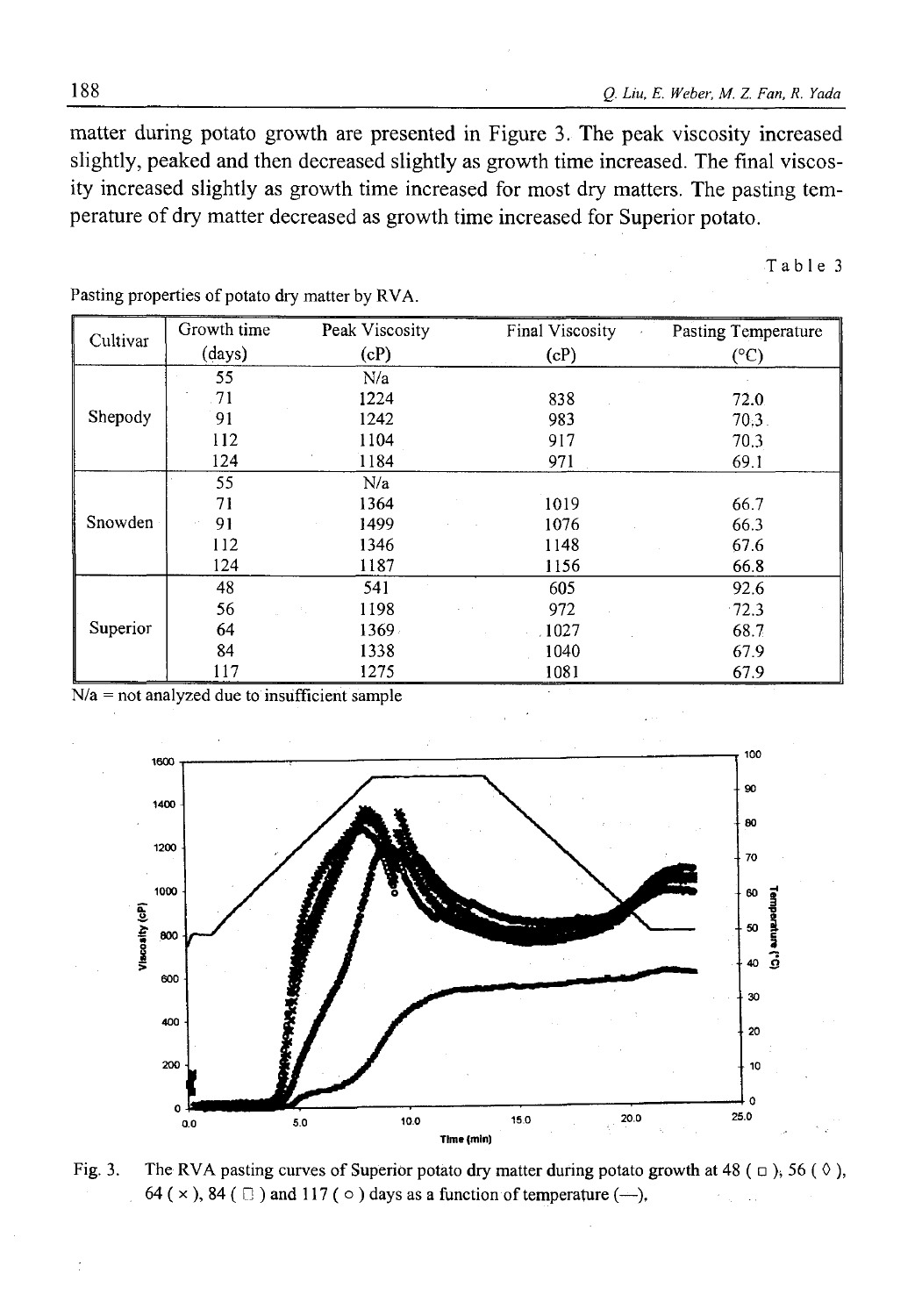Among the three cultivars, Shepody potato dry matter had the lowest peak viscosity and final viscosity, and the highest pasting temperatures compared to the dry matter from Snowden and Superior potatoes. For starch isolated from potatoes with the longest growth time, the peak viscosity was 6858, 7217 and 7567 cP for Superior, Shepody and Snowden, respectively. The final viscosity of pasting was 2047, 2738 and 1959 cP from starch isolated from the longest growth time for Superior, Shepody and Snowden potatoes, respectively [5]. However, the peak viscosity was 1275, 1184 and 1187 cP from dry matter isolated from the longest growth time for Superior, Shepody and Snowden potato, respectively. The final viscosity was 1081, 971 and 1156 cP from dry matter isolated from the longest growth time for Superior, Shepody and Snowden potato, respectively.

The lower value of both peak and final viscosity for potato dry matter paste as compared to potato starch paste indicates a weak gel network was formed during the heating of potato dry matter with excess water. Other components such as non-starch polysaccharides, protein, organic and inorganic compounds in the potato dry matter greatly influenced the strength of dry matter gel. The lower starch concentration (about  $<$  6%) [4] might be another factor that produced a lower paste viscosity. The pasting properties of dry matter were almost independent of growth time. However, the peak and final viscosity of dry matter isolated from Superior potatoes with the shortest growth time was much lower (about 50% lower) than that of dry matters isolated from potatoes with longer growth time. From the previous study [5], the lowest molecular weight of starch isolated from the potatoes with the shortest growth time was observed. The peak and final viscosity of its corresponding starch was dependent of growth times and cultivars of potato tubers. Thus, the molecular characteristics of starch and interference of other components might play very important role in the pasting properties of potato dry matter.

### **Conclusions**

Potato dry matter content varied with cultivars and tuber growth times. Starch content in the potato dry matter was the lowest from tubers with the shortest growth time, peaked and then decreased slightly as a function of growth time. Protein content in the potato dry matter was the highest from the tubers with the shortest growth time (< 2 months) for Snowden and Superior potatoes. However, protein content was independent of growth time for Superior potato after 2 months growth. Superior potato dry **matter had the** highest protein content compared to the other potatoes. The thermal **properties** of potato dry matter were influenced by the starch as well as non starch components. The shorter growth time of potato tuber resulted in higher gelatinization and retrogradation temperatures and lower gelatinization enthalpies for potato dry matters. The paste made from potato dry matter had much lower viscosity than that from

w